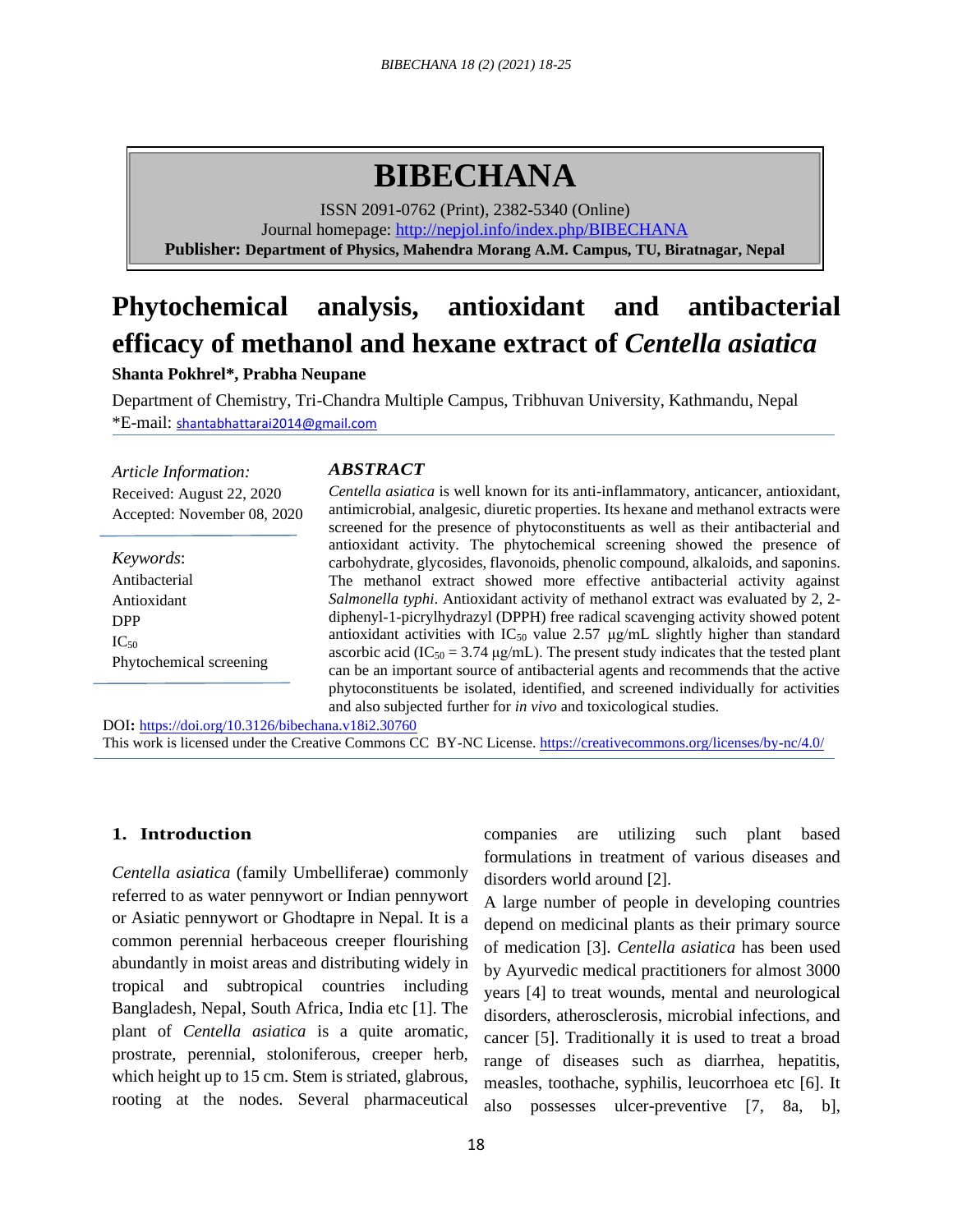antioxidant, and antidepressive effects and improves venous insufficiency [9, 10]. Pittella reported that *Centella asiatica* prevents the oxidative damage that takes place in neuropathological disorders including stroke, Parkinson's disease and Alzheimer's disease by increasing the antioxidant neurological state related to aging [11]. Therefore, this study was conducted to investigate the bioactive compounds of methanol and hexane extracts, their antioxidant and antibacterial activities against different strains of bacteria.

#### **2. Materials and Methods**

### **2.1 Plant materials**

The plants (*Centella asiatica*) were collected from Hamsapur, Gorkha District, Western Development Region of Nepal in June, 2018 and authenticated by Central Department of Botany, Tribhuvan University, Kathmandu, Nepal. The collected plants were washed, air dried in shade for about a month then ground to powder and stored in clean plastic bag.

#### **2.2 Chemicals and equipment**

DPPH, Ascorbic acid and Ofloxacin were purchased from Merck, Darmstadt, Germany. DMSO, methanol, n-hexane etc. are of analytical grade reagent were brought from Thermo Fisher Scientific India Pvt. Ltd. (India). Spectrophotometer [SL177] was used for the absorption for DPPH assay.

#### **2.3 Extraction**

The dried and powdered form of whole plant (65 g) were extracted successively with hexane (300 mL, 8 h), methane (300 mL, 8 h) by Soxhlet extraction. The extracts were concentrated by rotary evaporator and solid and semi-solid mass obtained was kept in freezer for further analysis.

### **2.4 Phytochemical screening**

The freshly prepared crude extracts were subjected to analyze the presence of main classes of phytoconstituents in hexane and methanol extract using standard protocol [12].

#### **2.5 Antibacterial screening**

The antibacterial assay of the crude extract of *Centella asiatica* was carried out by agar well diffusion method. Effectiveness of antibacterial substance was evaluated by determination of zone of inhibition (ZOI) as given in Ref [13, 14]. The microbial strains *staphylococcus aureus cocci* ATCC 25923 (gram-positive) and *Escherichia coli* ATCC 25922 and *Salmonella typhi* (gram-negative) bacteria were obtained from MED-MICRO Nepal Lab, Kathmandu. The 50 μL of the working solution of the plant extract, DMSO as negative control (NC) and 25 μL of Ofloxacin (antibiotic- ear and eye drop) as positive control (PC) at the same time in separated well (6 mm) were loaded into the respective wells with the help of micropipette. The plates were incubated overnight at 37 ℃. After 24 hours of incubation, the plates were observed for the presence of inhibition of bacterial growth that indicated by a clear zone around the wells. The size of the zone of inhibition was measured and the antibacterial activity expressed in term of the average diameter of zone of inhibition in millimeters.

#### **2.6 Antioxidant activity**

Antioxidant activity of the methanol extract was assessed using DPPH free radical [15, 16]. Initially, 10 mg of the sample to be tested was dissolved in 10 mL methanol to get the stock solution of concentration of 1 mg/mL (1000 µg/mL). Different concentrations of test samples of 20, 40, 60, 80 and 100 µ/mL were made from stock solutions. Then 2 mL of all the concentration of test solution were mixed with 2 mL of DPPH solution. The test tubes were shaken vigorously for the uniform mixing then the solutions was kept for 30 minutes in dark place at room temperature. The control was prepared as above but without the plant extracts (methanol  $+$ DPPH). After 30 minutes, absorbance of the entire sample was measured at 517 nm using a UV-visible spectrophotometer. Ascorbic acid of same concentration was prepared as a standard and its absorbance was also taken at 517 nm and calibration curve was constructed. Percent radical scavenging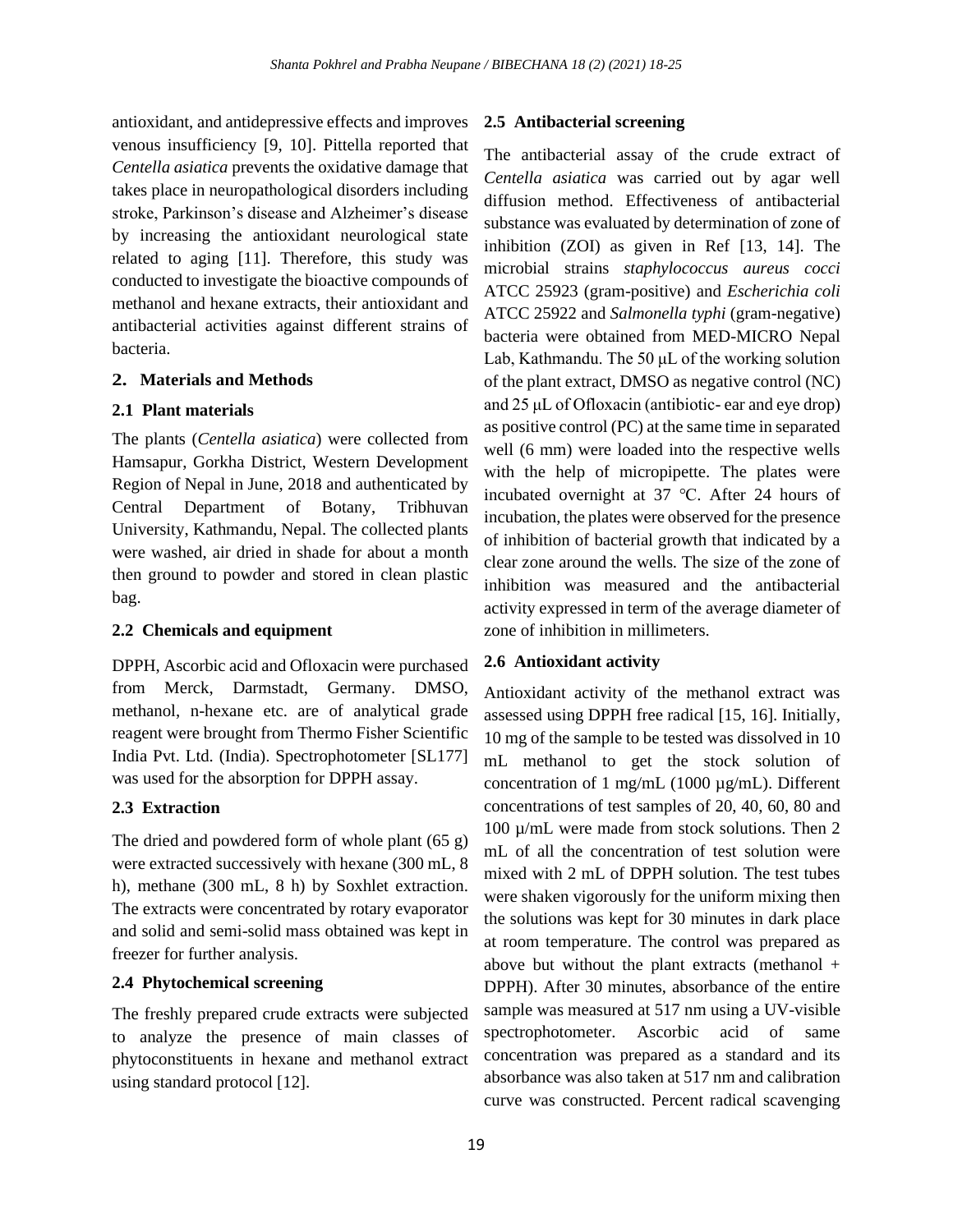activity by sample treatment was determine by comparison with methanol treated control group, ascorbic acid was used as positive control. The radical scavenging activity was expressed as the radical scavenging percentage using the equation (1) [16]:

Radical Scavenging (%) =  $\frac{A_0 - A_S}{4} \times 100$  (1)  $A_0$ 

$$
a^2 + b^2 = 0
$$

where, 
$$
A_0
$$
 = Absorbance of the control

# $A_s$  = Absorbance of test sample

The  $IC_{50}$  value is the concentration of sample required to scavenge 50% of DPPH free radical and was calculated from the plotted graph of radical scavenging activity against the concentration of extracts.

# **3. Results and Discussion**

## **3.1 Phytochemical screening**

Results of the phytochemical screening are summarized in below Table 1. The phytochemical screening of methanol extract of *Centella asiatica* leaves revealed that carbohydrate, glycosides, phenols, flavonoids, and saponin were present but alkaloids, protein and xanthoprotein were absent. Except alkaloid, carbohydrate, glycosides, other tested phytochemicals were found to be absent in hexane extract.

The most important bioactive compounds (phytochemicals) such as alkaloids, saponins, flavonoids, tannins, sterols and phenolic compounds [17, 18] are plant derived metabolites naturally occurring in medicinal plant leaves, stem and roots where they are used as defense mechanism to protect the plant from various diseases. The presence of these phytochemicals in *Centella asiatica* is an indication of its medicinal potential. The results presented in the above table are slightly different than the data present in the literature of plants. Flory Shobana et al. reported that the plant part contains most of the important secondary metabolites like carboxylic acid, flavanoids, saponin, steroids, resins, xanthoprotein, coumarins etc [17]. Saranya et al. reported the presence of carbohydrates, tannins,

steroids, terpenoids, alkaloids, flavanoids, cardiac glycosides, saponins etc [18]. The outputs of this study are consistent with Saranya et al. and Flory Shobana et al. with slight different results. These slight differences are due to variation in altitude of plants, different environmental conditions.

## **3.2 Antibacterial susceptibility assay**

Results obtained from the antibacterial assay of methanol and hexane extracts of *Centella asiatica* are tabulated as Table 2. Hexane extracts against *Escherichia coli, Staphylococcus aureus* and *Salmonella typhi* gives ZOI value 13 mm, 0 mm, and 10 mm respectively in 10% concentration. Hence, the hexane extracts showed more effective towards *E. coli*. Figure 1 (a, b, c) show the results of antibacterial activity of methanol and hexane extract. Hexane extracts against *Escherichia coli*, *Staphylococcus aureus* and *Salmonella typhi* showed ZOI value 13, 0, and 10 mm respectively in 10% concentration. However that of 1% hexane extracts against *Escherichia coli*, *Staphylococcus aureus* and *Salmonella typhi* was found 11 mm, 0 mm, and 12 mm respectively. Thus hexane extracts was found more effective against *Escherichia coli* and *Salmonella typhi*. On the other hand hexane extract did not show any antibacterial activity against *Staphylococcus aureus*. Methanol (10% concentration) extracts showed moderately effective against *Escherichia coli, Staphylococcus aureus* and *Salmonella typhi* with ZOI 11, 10, and 14 mm respectively whereas 1% methanol extracts proved more effective against *Salmonella typhi* with 16 mm zone of inhibition (ZOI).

Flory Shobana et al. reported that the methanol leaf extract showed maximum inhibition against *Staphylococcus aureus* 16 mm and the 50% and 75% methanol extract also showed inhibition zone 10 and 11 mm respectively [17]. Zaidan et al. explored in vitro antibacterial activity of the plant extract against *Staphylococcus aureus* showed a zone of inhibition of 5 mm [19]. Therefore, the result of antibacterial assay was also supported by other study [17, 19]. *Staphylococcus aureus* causes infections including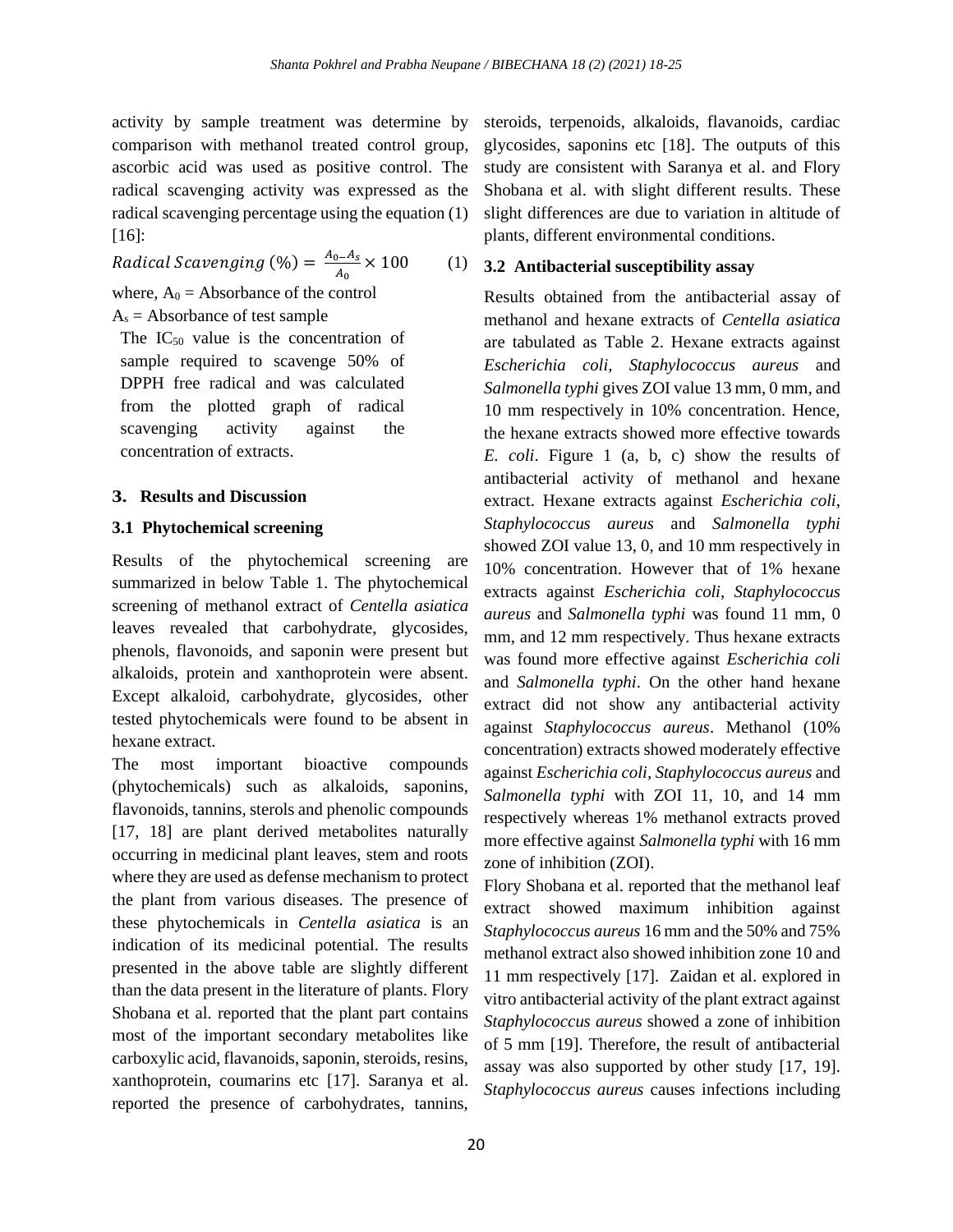superficial skin lesion, localized abscesses, and food claims for antibacterial activity and this finding is in poisoning [19]. *Centella asiatica* has traditional line with

| S.N | Phytochemical  | <b>Hexane</b> | <b>Methanol</b> |
|-----|----------------|---------------|-----------------|
|     | Alkaloids      | $^{+}$        |                 |
| 2   | Carbohydrate   | $^{+}$        | $^{+}$          |
| 3   | Glycosides     | $^{+}$        | $^{+}$          |
| 4   | Phenol         |               | $^{+}$          |
| 5   | Flavanoids     |               | $^{+}$          |
| 6   | Proteins       |               |                 |
|     | Xanthoproteins |               |                 |
| 8   | Saponins       |               | $^+$            |
|     | .              |               |                 |

**Table 1:** Phytochemical screening of different extracts of *Centella asiatica*

(+) indicates present and (–) indicates absent

**Table 2:** Antibacterial analysis results of methanol and hexane extracts of *Centella asiatica*

| S.N. | <b>Plant</b><br>extract | <b>Bacteria</b> | $ZOI$ (mm) of<br>crude extract |          | $ZOI$ (mm) of<br>positive control |
|------|-------------------------|-----------------|--------------------------------|----------|-----------------------------------|
| 1.   | <b>Hexane</b>           |                 | 10%                            | $1\%$    |                                   |
|      |                         | E. coli         | 13                             | 11       | 28                                |
|      |                         | S. aureus       | $\Omega$                       | $\Omega$ | 30                                |
|      |                         | S. typhi        | 10                             | 12       | 28                                |
|      |                         |                 |                                |          |                                   |
| 2.   | <b>Methanol</b>         | E. coli         | 11                             | $\Omega$ | 28                                |
|      |                         | S. aureus       | 10                             | $\Omega$ | 30                                |
|      |                         | S. typhi        | 14                             | 16       | 28                                |

**Table 3**: Percentage of radical scavenging with different concentration

| % of radical scavenging |                            |       |       |       |       |
|-------------------------|----------------------------|-------|-------|-------|-------|
|                         | Concentration $(\mu g/mL)$ |       |       |       |       |
| <b>Sample</b>           | 20                         | 40    | 60    | 80    | 100   |
| <b>Methanol</b> extract | 26.68                      | 34.25 | 61.98 | 74.44 | 88.94 |
| Ascorbic acid           | 13.21                      | 19.38 | 27.50 | 58.66 | 72.59 |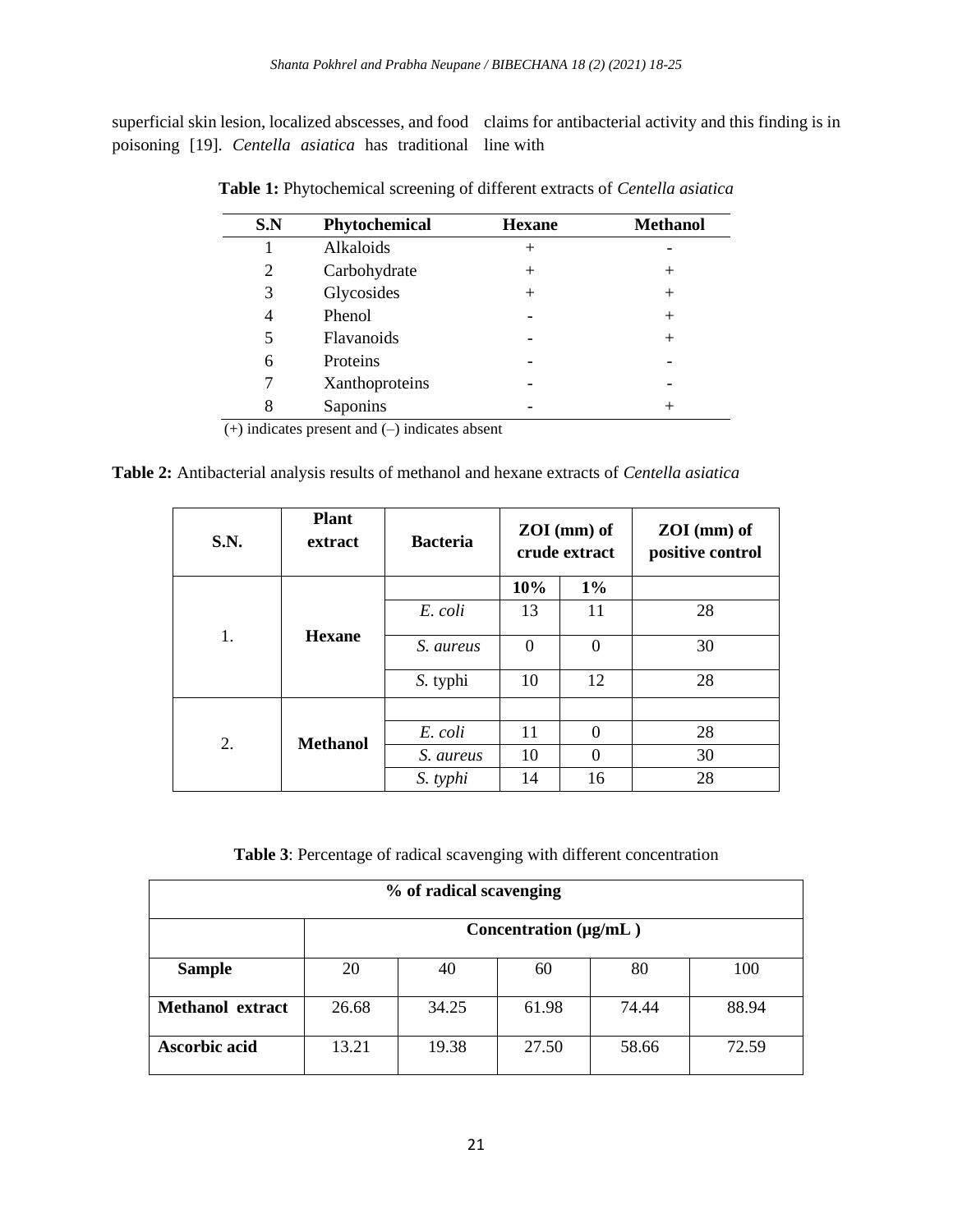

**Fig. 1:** Antibacterial screening of methanol and hexane extract of (a) *Centella asiatica* against (b) *Escherichia* coli, *Staphylococcus aureus* and (c) *Salmonella typhi.*

their indication as curative properties for antibacterial as claims. The result of this study can form the basis for further studies to evaluate against a wider range of bacteria strains. Figure 1 (a, b, c) show the results of antibacterial activity of methanol and hexane extract.

#### **3.3 Antioxidant activity**

The antioxidant activity of extract was calculated as their capacity to scavenge free radicals of DPPH, which has been widely used to evaluate the antioxidant activity of natural products from plant and microbial sources [20]. The DPPH radical assay

was carried out for the methanol extract of *Centella asiatica* by using ascorbic acid as standard. The absorbance values were measured at 517 nm for different concentrations of extracts and the control. These values were used to calculate the percentage inhibitions of DPPH radicals against the samples.

IC<sup>50</sup> value was calculated from the calibration curve constructed by measuring the absorbance of ascorbic acid (Table 3). The absorbance with the different concentration of ascorbic acid was taken as the reference from our previous paper [14]. The comparison of percentage radical scavenging at different concentration between plant extract and ascorbic acid as standard was shown in Fig 2.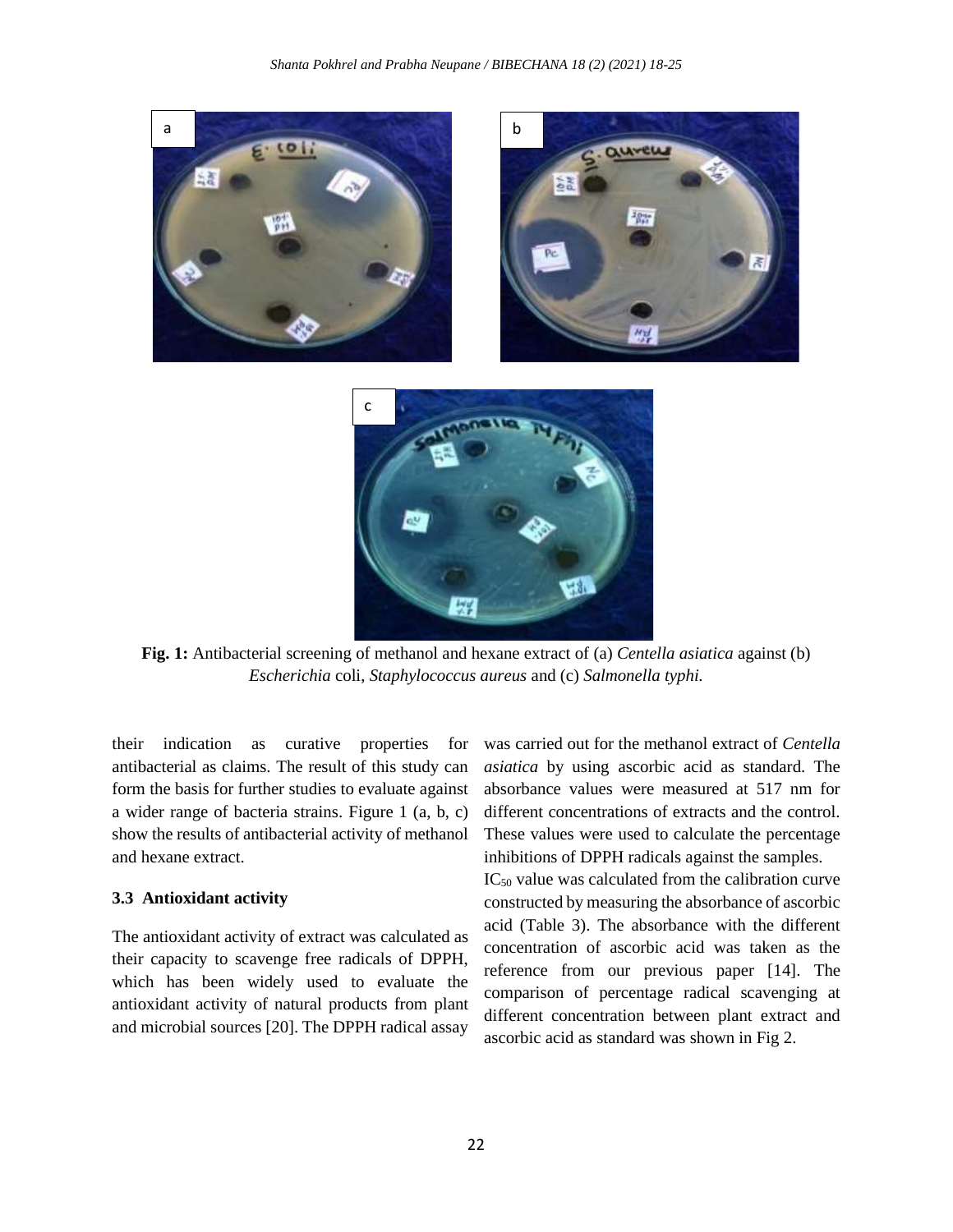

**Fig. 2:** A plot of percentage radical scavenging activity vs. concentration of methanol extract and ascorbic acid.

| S.N. | <b>Sample</b>          | $IC_{50}$<br>(µg/ mL) |
|------|------------------------|-----------------------|
|      | Standard Ascorbic acid | 3.74                  |
|      | Methanol extract       | 2.576                 |

Table 4: IC<sub>50</sub> values of methanol extract and ascorbic acid

The  $IC_{50}$  value of methanol extract and ascorbic acid was observed 2.576 µg/mL and 3.74 µg/mL respectively supported by Ref [14]. The antioxidant potential is in an inverse relation with  $IC_{50}$  value, lower value of  $IC_{50}$  indicates high antioxidant potential. Anand et al. reported 0.07 mg/mL and 500  $\mu$ g/mL IC<sub>50</sub> values of DPPH and hydroxyl radical scavenging activity of methanol extract respectively [21]. Since the phytochemical screening of methanol extract showed the presence of phenol and flavonoids which are responsible for the antioxidant activity. Singh et al*.* mentioned antioxidant activity of methanol extracts ranged from 72.0 to 85.7% and

proved that there is a significantly positive correlation with anthocyanin, total phenol, flavonoids, and tannin [22]. Phenolic contents are very important constituents because they act as reducing agent, hydrogen donors and metal chelator. They also act as radical scavenger due to their hydroxyl groups. Funde reported that flavonoids can show their antioxidant action through scavenging or chelating process [23]. Alkaloids have been associated with medicinal uses for centuries and one of their common biological properties is their cytotoxicity [23].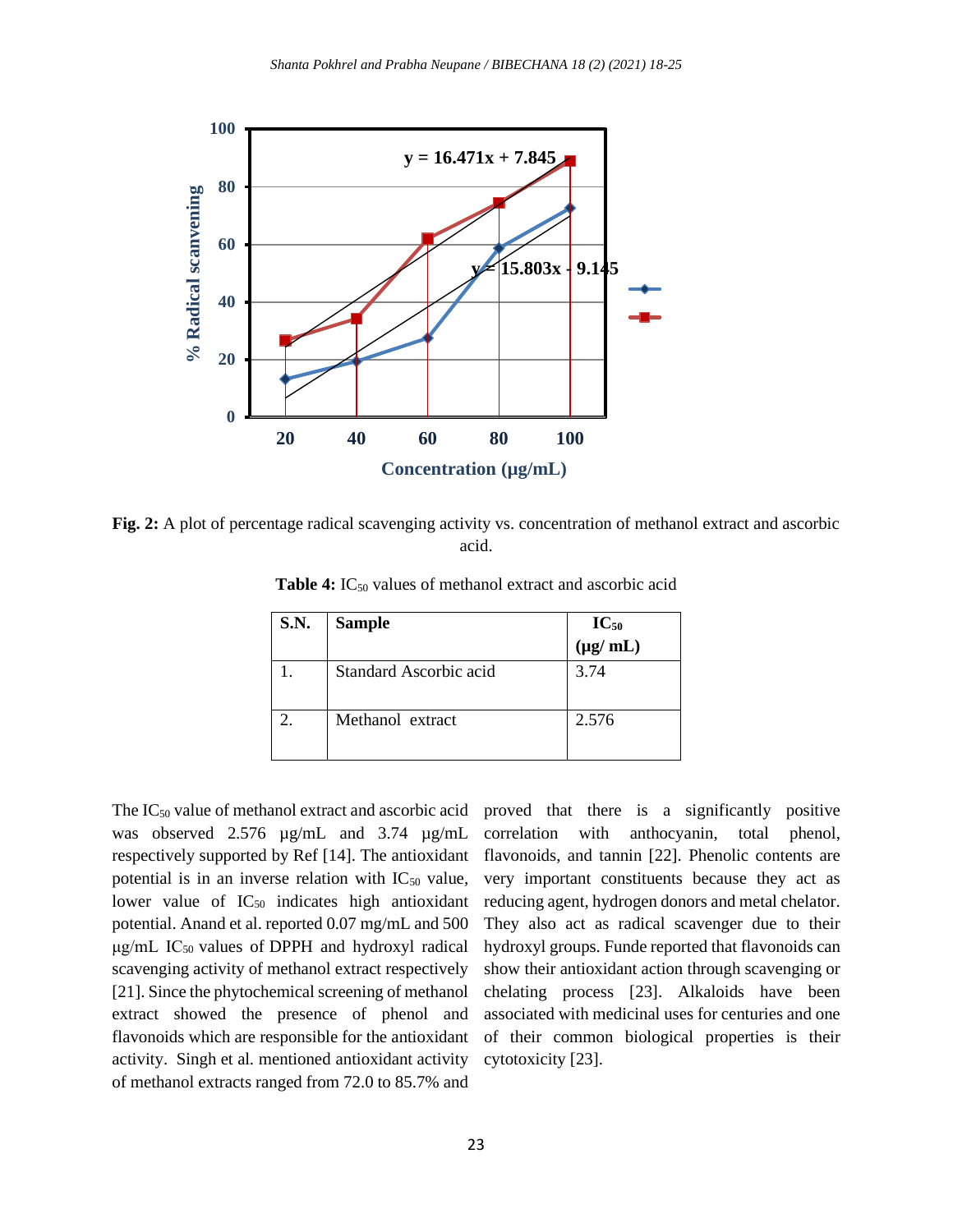#### **4. Conclusions**

The results of this study revealed that the methanol extract of *Centella asiatica* possesses pharmacologically active substances like carbohydrate, glycosides, phenols, flavonoids, saponins. The antibacterial assay of hexane extract showed moderate activity against *Salmonella typhi*  and *Escherichia coli* but methanol extract has proved most effective against *Salmonella typhi.* Similarly, antioxidant activity of methanol extract showed potent antioxidant activities with  $IC_{50}$  value 2.57 μg/mL slightly higher than standard ascorbic acid (IC<sub>50</sub> = 3.74  $\mu$ g/mL). It is concluded that *Centella asiatica* extract possess pronounced

#### **References**

- [1] G.E. Trease, W.C. Evans. Pharmacognosy,  $13<sup>th</sup>$ edition; ELBS Oxford University. Press, London, UK, (1989) 245-263.
- [2] A.V. Khan, M.M. Alam, and V.K. Singh, Ethanomedical Uses of *Citrullus colocynthis* (L.) Schard, In Rural Areas of Aligarh District of UP, India*,* 7 (2002) 383-388.
- [3] K. Kitonde, D.S. Fidahusein, C.W. Lukhoba, and M.M. Jumba, Antimicrobial Activity and Phytochemical Study of *Vernonia glabra* (steetz) Oliv. & Hiern in Kenya, Afr. J. Tradit. Complement Altern. Med. 10 (2012) 149–157.
- [4] R. Arora, R. Kumar, A. Agarwal, K.H. Reeta, and Y.K. Gupta, Comparison of Three Different Extracts of *Centella asiatica* for Anti-Amnesic, Antioxidant and Anticholinergic Activities: *In Vitro* and *In Vivo* Study, Biomed Pharmacother 105 (2018) 1344–1352.
- [5] https://doi.org/10.1016/j.biopha.2018.05.156.
- [6] E.O. Omwenga, P.O. Okemo, P.K. Mbugua, and C. Ogol, Ethnobotanical Survey and Antimicrobial Evaluation of Medicinal Plants used by the Samburu Community (Kenya) for treatment of Diarrhorea, Phcog Mag 5 (2009) 165-175.
- [7] K. Zahara, Y. Bibi, and S. Tabassum, Clinical and Therapeutic Benefits of *Centella asiatica*. Pure Appl Biology 3 (2014) 152-159.

antioxidant and antibacterial biological properties and recommends that active phytoconstituents can be isolated, identified, and screened individually for activities and also subjected further for in vivo and toxicological studies.

#### **Acknowledgements**

The authors are grateful to Department of Chemistry, Tri-Chandra Multiple Campus, Tribhuvan University, Kathmandu, Nepal for providing laboratory facilities to conduct experimental work. We are thankful to Med-Micro Nepal Lab, Thapathali, Kathmandu, Nepal for antibacterial tests.

- [8] C.L. Cheng, J.S. Guo, J. Luk, and M.W.L. Koo, The Healing Effects of *Centella* extract and Asiaticoside on Acetic Acid Induced Gastric Ulcers in Rats. Life Sci. 74(18) (2004) 2237-2249.
- [9] a) S.A. Polash, T. Saha, Hossain M.S., and S.R. Sarker, Phytochemical Contents, Antioxidant And Antibacterial Activity of the Ethanolic Extracts of *Centella asiatica* (L.) Urb. Leaf and Stem, Jahangirnagar University J. Biol. Sci. 6 (2017) 51- 57. b) S.A. Polash, T. Saha, M.S. Hossain, and S.R. Sarker, Investigation of the Phytochemicals, Antioxidant, and Antimicrobial Activity of the *Andrographis paniculata* Leaf and Stem Extracts, Advances in Biosci. Biotechnol. 8 (2017) 149-162.
- [10] B.M. Sieberi , G.I Omwenga, R.K. Wambua, J.C. Samoei, and M.P. Ngugi, Screening of the Dichloromethane, Methanolic Extract of *Centella asiatica* for Antibacterial Activities Against *Salmonella typhi, Escherichia coli, Shigella sonnei, Bacillus subtilis,* and *Staphylococcus aureus,* Sci. World J. (2020) <https://doi.org/10.1155/2020/6378712>
- [11] F. Pittella,, R.C. Dutra, D. D. Junior, M.T.P. Lopes and N.R. Barbosa, Antioxidant and Cytotoxic Activities of *Centella asiatica* (L). Urb, Int. J. Mol. Sci. 10(9) (2009) 3713-3721. https://doi.org/10.3390/ijms10093713
- [12] J.B. Harborne. Phytochemical Methods, Chapman and Hall, Ltd., London, (1973) 49-188.
- [13] S.J. Cavalieri, R.J. Harbeck,, Y.S. Mc Carter, J.H. Ortez,, I.D. Rankin, R.L. Sautter, S.E. Sharp, and